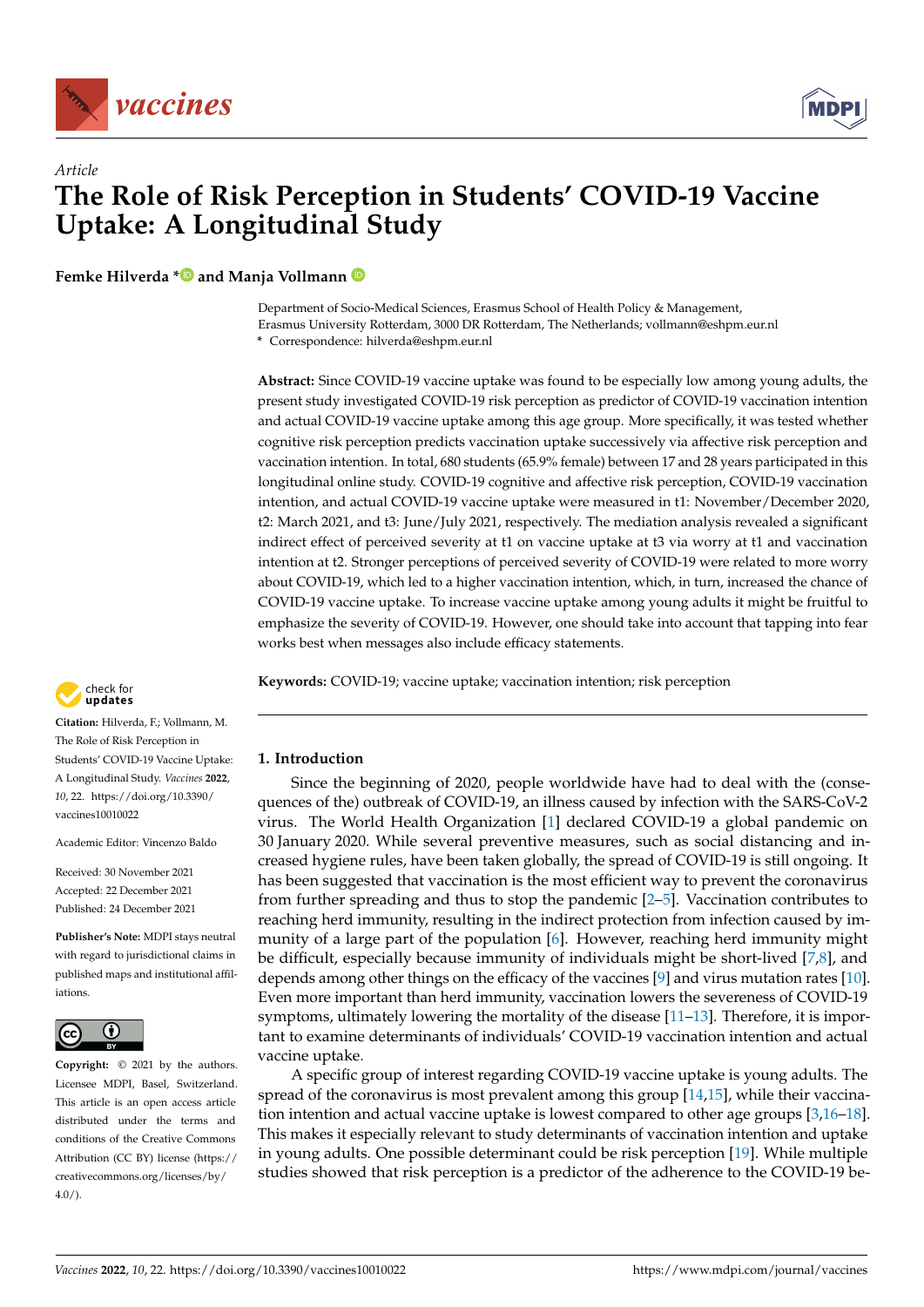havioral guidelines [\[19](#page-7-13)[–22\]](#page-7-14) and COVID-19 vaccine acceptance [\[23](#page-7-15)[–25\]](#page-7-16), not much is known about the role of risk perception in actual COVID-19 vaccine uptake.

#### *1.1. Risk Perception as Predictor of COVID-19 Protective Behaviors*

Risk perception is a complex process, which is assumed to include both cognition as well as affect [\[26](#page-7-17)[,27\]](#page-7-18). Cognitive risk perceptions are commonly divided into two dimensions, i.e., perceived susceptibility, which describes the perceived chance of getting a certain disease and perceived severity, which encompasses the perceived seriousness of the disease. In addition, affective risk perception, or sometimes called 'affective response', includes the feelings towards a certain risk people experience, mainly conceptualized as worry or anxiety. Cognitive and affective risk perception are related to each other and play an important role in predicting protective behaviors. One previous study regarding A/H1N1 influenza vaccination showed that cognitive risk perceptions influenced affective risk perception, which in turn predicted vaccination intention and subsequently vaccine uptake [\[28\]](#page-7-19). This result fits the 'risk-as-feelings hypothesis', which states that people's feelings (partly) mediate the relation between cognitive risk perception and protective behaviors [\[29\]](#page-7-20).

Regarding COVID-19, previous studies showed that both cognitive as well as affective risk perception stimulated adherence to the guidelines implemented to prevent the spread of COVID-19. That is, higher perceptions of chances to get infected with COVID-19 and higher perceived severity of COVID-19 were associated with a higher likelihood to implement protective behaviors [\[20](#page-7-21)[,22](#page-7-14)[,30](#page-8-0)[–32\]](#page-8-1). Moreover, stricter adherence to the guidelines was related to affective risk perception, i.e., anxiety or worry about one's own health [\[20,](#page-7-21)[22,](#page-7-14)[32\]](#page-8-1) or the health of important others [\[20\]](#page-7-21).

Previous studies also confirm the role of risk perception in COVID-19 vaccination intention [\[23](#page-7-15)[,24\]](#page-7-22). One recent study showed that higher risk perception was related to more positive attitudes towards vaccine uptake [\[33\]](#page-8-2). Moreover, studies showed an association specifically between cognitive risk perception and intention to get vaccinated [\[25\]](#page-7-16). Additionally, a positive relationship between affective risk perception and vaccination intention was found. For example, Vollmann and Salewski [\[34\]](#page-8-3) found that concerns about COVID-19 were related to a higher willingness to get vaccinated.

While previous research showed the importance of risk perception in COVID-19 vaccination intention, little is known about the role of both cognitive and affective risk perception in actual COVID-19 vaccine uptake. A recent systematic review [\[35\]](#page-8-4), including 12 articles, found that cognitive risk perception predicted vaccine uptake. However, all studies included were cross-sectional. Our study adds to this by examining cognitive and affective risk perception as predictors of vaccination intention and subsequently vaccine uptake using a longitudinal design.

#### *1.2. The Present Study*

The present longitudinal study examined COVID-19 risk perception as a predictor of COVID-19 vaccination intention and vaccine uptake among young adults in the Netherlands. Cognitive and affective risk perception were measured before any COVID-19 vaccine was fully developed (first measurement point, t1: November/December 2020). Vaccination intentions were measured when COVID-19 vaccines were released, but not yet available for young adults (second measurement point, t2: March 2021). Actual vaccine uptake was measured when young adults had access to different COVID-19 vaccines (third measurement point, t3: June/July 2021).

Following the model proposed by Renner and Reuter [\[28\]](#page-7-19) and previous empirical findings, it was expected that cognitive risk perception (susceptibility and severity) about COVID-19 would predict actual COVID-19 vaccine uptake via affective risk perception (worry) about COVID-19 and COVID-19 vaccination intention. Figure [1](#page-2-0) describes the predicted relationships between the concepts in this study.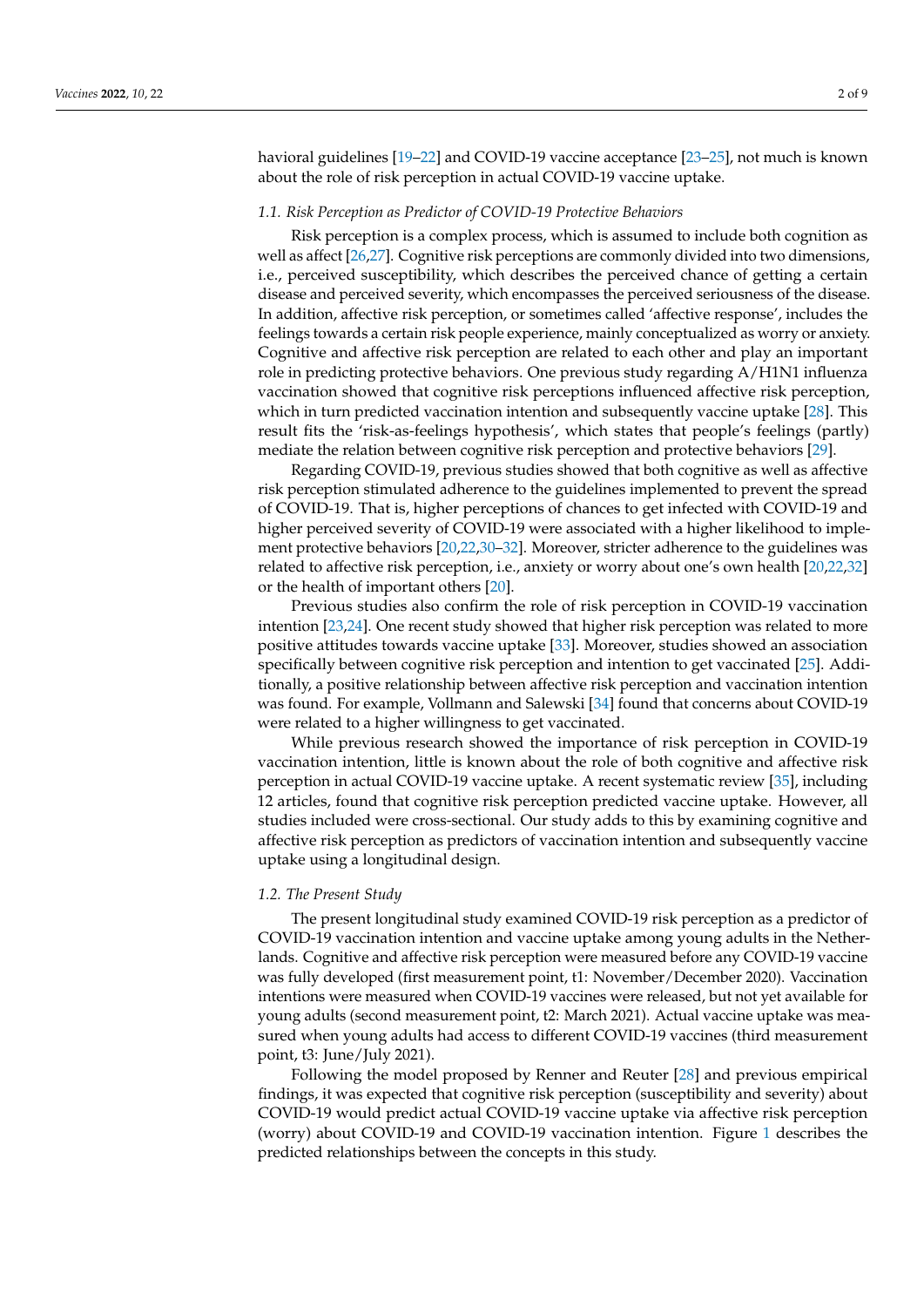<span id="page-2-0"></span>

Figure 1. Graphic representation of the proposed mediating processes predicting COVID-19 vaccine uptake.

## **2. Materials and Methods 2. Materials and Methods**

## *2.1. Design and Procedure 2.1. Design and Procedure*

This study is part of a larger research project examining university students' experiences during the COVID-19 outbreak. A longitudinal cohort study was performed during the the academic year 2020/2021 with three points of measurement (t1: November/December academic year 2020/2021 with three points of measurement (t1: November/December 2020, 2020, t2: March 2021, t3: June/July 2021) among Dutch university students. Students were t2: March 2021, t3: June/July 2021) among Dutch university students. Students were included when they studied at a university that switched from offline teaching to online included when they studied at a university that switched from offline teaching to online or blended teaching because of COVID-19 measures. Students who studied at an open or blended teaching because of COVID-19 measures. Students who studied at an open university, studied parttime, or were aged above 30 years were excluded. The study approved by the Medical Ethics Review Committee of the Erasmus Medical Center was approved by the Medical Ethics Review Committee of the Erasmus Medical Center (#2020-0815). (#2020-0815).

Recruitment took place via student unions and student associations through email Recruitment took place via student unions and student associations through email and social media posts, promoting a link to an online questionnaire in Qualtrics. After opening the link, students were informed about the purpose of the study and data handling. It was made explicit that participation was voluntary and anonymous, and that students could withdraw any time without any (negative) consequences. After providing informed consent, students could start filling in the questionnaire, which took them 20-30 min. Students who finished the questionnaire in less than 10 min were excluded from data analysis because this seemed unrealistic. Students received vouchers for participation (EUR 10, 15, and 25 for completing the questionnaire at t1, t2, and t3, respectively) to stimulate participation and prevent drop-out.

#### *2.2. Measures 2.2. Measures*

The online questionnaires measured several concepts regarding students' experiences during COVID-19, such as life satisfaction, living circumstances, social interactions, study behavior, and learning outcomes. However, in this study, to test our hypothesized model, we only used a selection of variables. That is, we used background characteristics, risk perception measured at t1, vaccination intention measured at t2, and actual vaccine uptake measured at t3.

Risk perception was measured by numerical-cognitive estimates of the perceived Risk perception was measured by numerical-cognitive estimates of the perceived susceptibility and severity of COVID-19. Based on Renner and Reuter [28], st[ude](#page-7-19)nts indicated their absolute likelihood of becoming infected with COVID-19 and the severity of a COVID-19 infection on a 7-point scale ranging from 1 (very unlikely/not at all serious) 7 (very likely/very serious). In addition, affective risk perception was operationalized as to 7 (very likely/very serious). In addition, affective risk perception was operationalized as 'worry' using one adapted item of the Brief Illness Perception Questionnaire [[36\].](#page-8-5) Students 'worry' using one adapted item of the Brief Illness Perception Questionnaire [36]. Students indicated how worried they were about COVID-19 on a 11-point scale ranging from 0 (not indicated how worried they were about COVID-19 on a 11-point scale ranging from 0 (not at all) to 10 (very much). at all) to 10 (very much).

Vaccination intention was assessed with a single item adapted from Renner and Reuter [28][. St](#page-7-19)udents indicated on a 7-point scale ranging from 1 (definitely not) to 7 (definitely yes) to what extent they were inclined to get vaccinated against COVID-19 once the vaccine is available to them.

Vaccine uptake was measured with one question adapted from Renner and Reuter Vaccine uptake was measured with one question adapted from Renner and Reuter [\[28\]](#page-7-19). [28]. Students were asked whether they were already vaccinated against COVID-19. Students were asked whether they were already vaccinated against COVID-19. Response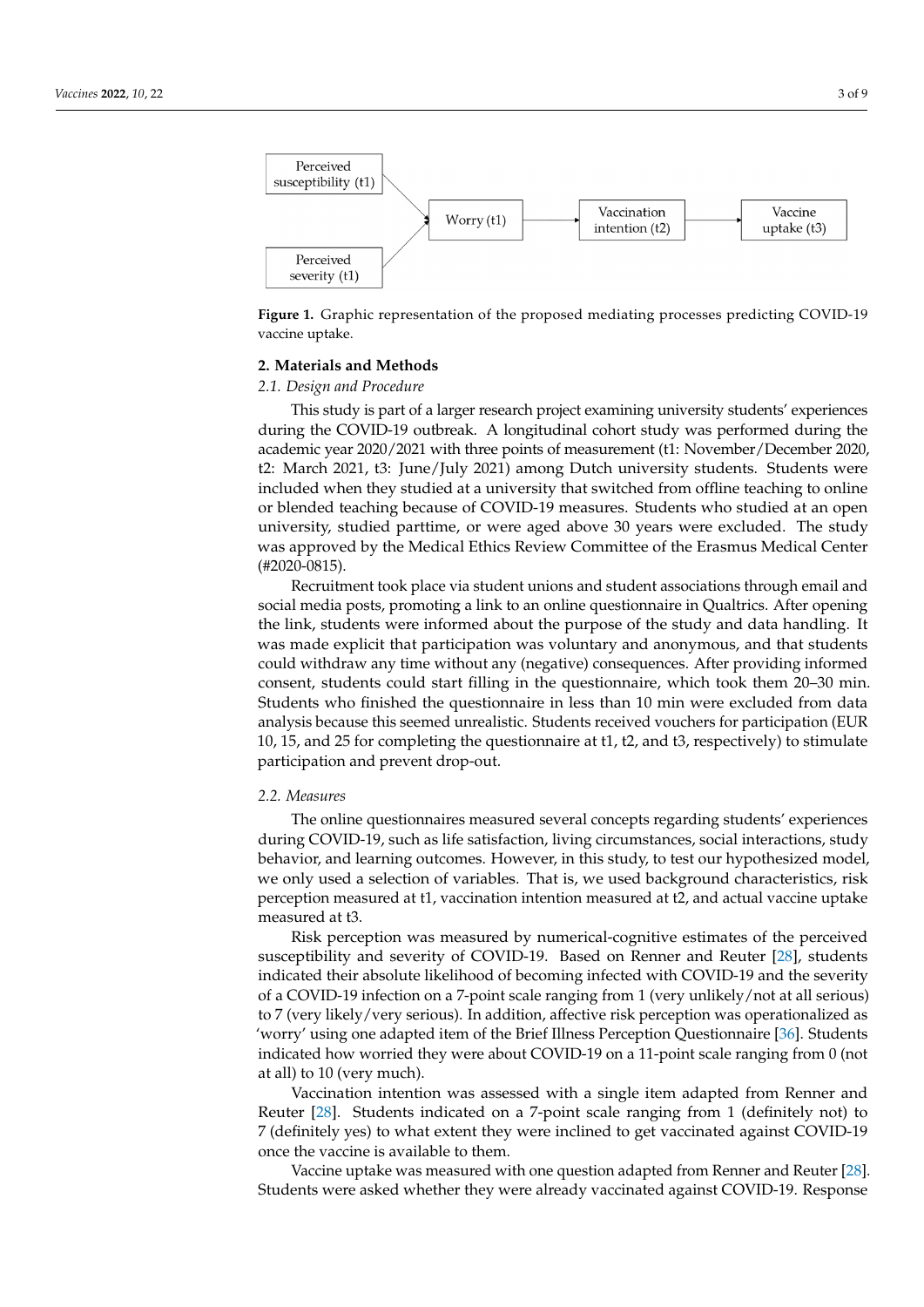options were 'no', 'yes, partly', and 'yes, completely'. The two latter responses were merged, creating a dichotomous outcome measure with  $0 =$  not vaccinated and  $1 =$  vaccinated.

Background variables were measured with one item each. At t1, participants indicated their age and their gender  $(0 = male, 1 = female, 2 = nonbinary)$ . Further, at all three measurement points, students indicated whether they had ever been infected with COVID-19  $(0 = no, 1 = yes).$ 

#### *2.3. Data Analysis*

Statistical analyses were performed with IBM SPSS Statistics Version 27 and Mplus version 8.5. Pearson correlations were calculated to investigate the bivariate associations between the study variables. As having been infected with COVID-19 was (marginally) significantly related to vaccination intention or vaccine uptake (see Table [1\)](#page-3-0), it was included as control variables at each time point. The hypothesized sequential mediation model with the two dimensions of cognitive risk perception as predictors, affective risk perception and vaccination intention as sequential mediators, and vaccine uptake as outcome (controlling for having been infected at t1, t2, and t3) was tested by path analysis using logistic regression analysis based on maximum likelihood estimation. The indirect effects of the independent variables on the dependent variable via the mediator(s) were estimated by bootstrapping with 10,000 bootstrap samples as recommended by Hayes [\[37\]](#page-8-6). Coefficients are reported in standardized form.

<span id="page-3-0"></span>**Table 1.** Descriptives and Pearson correlations between study variables.

|                                             |           | n,        | 3                        | 4          |                        | M(SD)       | $\%$ e |
|---------------------------------------------|-----------|-----------|--------------------------|------------|------------------------|-------------|--------|
| 1. Perceived susceptibility t1 <sup>a</sup> |           |           |                          |            |                        | 4.41(1.45)  |        |
| 2. Perceived severity t1 <sup>a</sup>       | 0.03      |           |                          |            |                        | 2.59(1.34)  |        |
| 3. Worry t1 $b$                             | $-0.03$   | $0.39***$ |                          |            |                        | 4.67(2.50)  |        |
| 4. Vaccination intention t2 <sup>a</sup>    | 0.03      | 0.05      | $0.25***$                |            |                        | 6.27(1.36)  |        |
| 5. Vaccine uptake t3 c                      | 0.04      | $0.08*$   | $0.07(*)$                | $0.23***$  |                        |             |        |
| 6. Previous infection $t1c$                 | $0.29***$ | $-0.04$   | $-0.11$ **               | $-0.11$ ** | 0.02                   |             | 23.2   |
| 7. Previous infection t2 <sup>c</sup>       |           |           | $\overline{\phantom{0}}$ | $-0.12**$  | $-0.02$                |             | 28.2   |
| 8. Previous infection t3 <sup>c</sup>       |           |           |                          |            | $-0.08$ <sup>(*)</sup> |             | 31.3   |
| 9. Age                                      | 0.06      | $0.10**$  | 0.01                     | 0.02       | 0.04                   | 21.01(2.06) |        |
| 10. Gender <sup>d</sup>                     | 0.03      | $0.15**$  | $0.15**$                 | $-0.04$    | 0.00                   |             | 66.1   |

Note. <sup>a</sup> scale range 1–7; <sup>b</sup> scale range 0–10; <sup>c</sup> dichotomous 0 = no, 1 = yes; <sup>d</sup> dichotomous 0 = male, 1 = female, the two nonbinary students were excluded;  $e$  percentage of code 1. Bivariate associations including one or two dichotomous variables were also investigated with *t*-tests and  $\chi^2$ -tests, respectively. These analyses revealed the same results as the Pearson correlation analyses.  $^{(*)}$   $p < 0.10$ ,  $^{*}$   $p < 0.05$ ,  $^{**}$   $p < 0.01$ ,  $^{***}$   $p < 0.001$ .

#### **3. Results**

#### *3.1. Participants*

A total of 680 students participated in all three points of measurement and were used in the analyses. Details on participant flow are described in detail elsewhere [\[38\]](#page-8-7). Students of all 13 conventional universities and a variety of study fields took part. Both master students (30.8%) as well as bachelor students (69.2%) participated. A total of 65.9% of the participants was female, 33.4% was male, and 2 respondents identified as nonbinary. Age varied between 17 and 28 years, with a mean age of 21 years (*SD* = 2.06). Only a small part of the students had a migration background (6.5% Western migration background, 6.2% non-Western migration background). Most students lived in student housing or with friends (60.3%), followed by living with parents/family (26.2%), on their own (8.8%), with a partner (3.7%), or in another form (1.0%). The sample was representative for Dutch university students in terms of university affiliation, field of study, and study phase. However, males and students with migration background were underrepresented [\[39,](#page-8-8)[40\]](#page-8-9).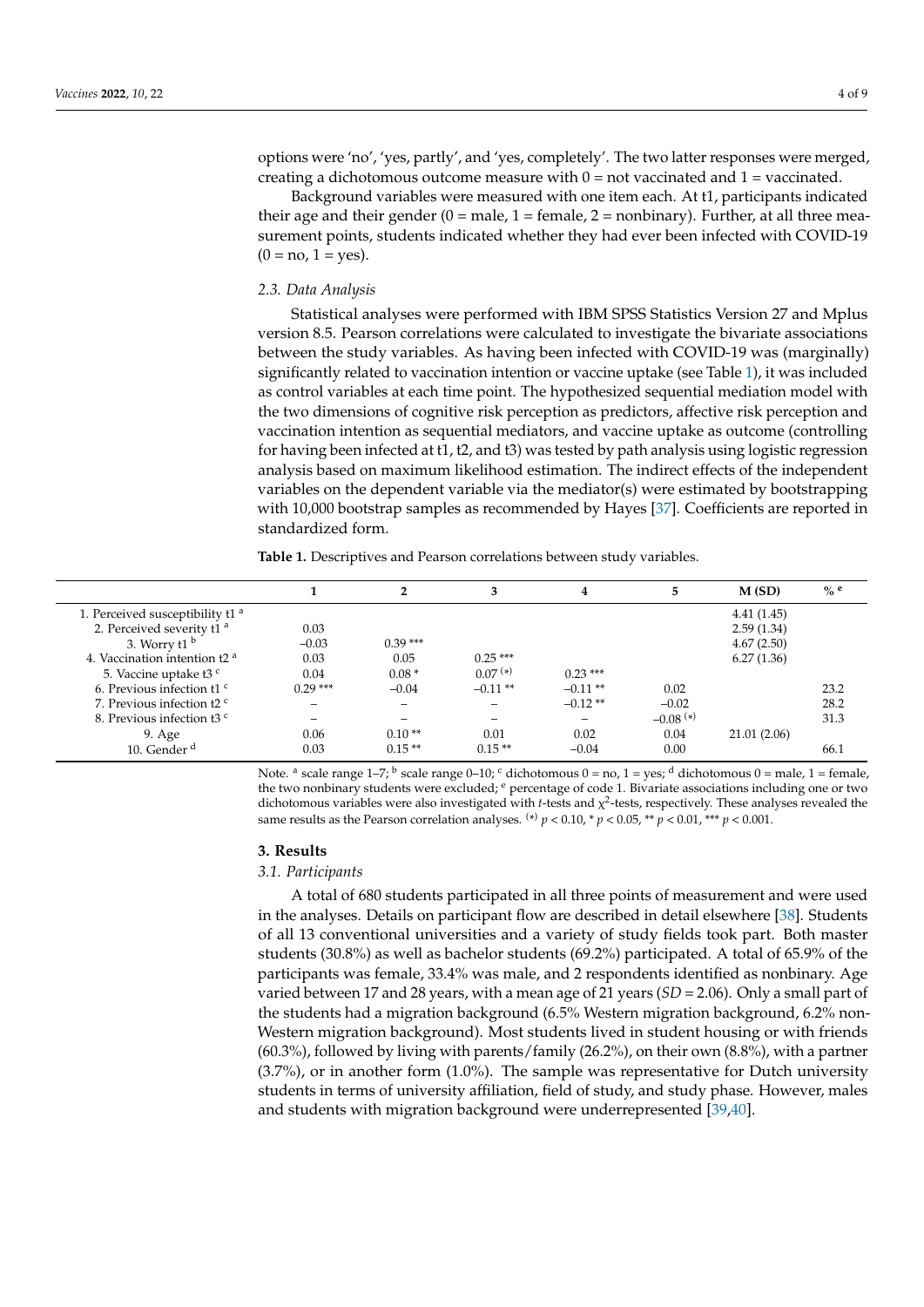## *3.2. Bivariate Associations between Study Variables*

The results of the correlation analyses (see Table 1) show that perceived severity, but not perceived susceptibility, at t1 was significantly positively related to worry at t1 and vaccination uptake at t3. Additionally, worry at t2 was (marginally) significantly positively associated with vaccination intention at t2 and vaccination uptake at t3. Finally, a significant positive correlation was found between vaccination intention at t2 and vaccination uptake at t3.

## 3.3. Prediction of COVID-19 Vaccine Uptake

The results of the tested sequential medi[at](#page-4-0)ion model are depicted in Figure 2.

Vaccine uptake at t3 was significantly predicted by vaccination intention at t2 with  $OR = 1.47$ , 95% CI [1.27, 1.72], indicating that for every one-unit increase in COVID-19 vaccination willingness at t2, the odds of being vaccinated against COVID-19 at t3 increased by 47%. Vaccination intention at t2 was significantly predicted by affective risk perception at t1, with more worry about COVID-19 leading to higher COVID-19 vaccination intention. Affective risk perception at t1 was significantly positively related to the cognitive risk perception dimension perceived severity at t1, with perceiving COVID-19 as more severe being associated with more worry about COVID-19.

Additionally, a significant positive indirect effect of perceived severity at t1 on vaccine<br>cine up to the original will be a completed with a specific second, and values of a specific second, and second, β = 0.03, and se uptake at t3 through worry at t1 and vaccination willingness at t2 was found,  $β = 0.03$ ,<br>BC 95% CU  $50.017, 0.044$ . This indicates that all that all that all that all that all the stronger perceptions that all the strong BC 95% CI [0.017, 0.044]. This indirect effect indicates that stronger perceptions that a<br>COVID-19, which leads to more working to more working to more worry about leads to more working to more worst COVID-19 infection is severe are related to more worry about COVID-19, which leads to a<br>a higher coving 19 higher COVID-19 vaccination intention, which, in turn, increases the chance of COVID-19 vaccine uptake.

<span id="page-4-0"></span>

Figure 2. Results of the tested sequential mediation model. Grey paths were not statistically significant.  $i^* p < 0.05$ ,  $i^* p < 0.01$ ,  $i^{**} p < 0.001$ .

## **4. Discussion 4. Discussion**

This study examined the role of both cognitive and affective risk perception in vac-This study examined the role of both cognitive and affective risk perception in vaccination intention and subsequently vaccine uptake among students in the Netherlands cination intention and subsequently vaccine uptake among students in the Netherlands using a longitudinal design with three points of measurement. using a longitudinal design with three points of measurement.

Our results showed that the intention to get vaccinated against COVID-19 is a signif-Our results showed that the intention to get vaccinated against COVID-19 is a significant predictor of actual COVID-19 vaccine uptake, confirming previous results from longi-tudinal studies regarding influenza vaccination [\[28,](#page-7-19)[41\]](#page-8-10). Furthermore, affective COVID-19 risk perception was (marginally) related to COVID-19 vaccination intention as well as vaccine uptake, which is line with earlier research showing that worry about a disease vaccine uptake, which is line with earlier research showing that worry about a disease promotes (the intention to) vaccine uptake [28,34,42,43]. promotes (the intention to) vaccine uptake [\[28](#page-7-19)[,34](#page-8-3)[,42](#page-8-11)[,43\]](#page-8-12).

For cognitive risk perception, significant positive associations of the dimension perceived severity of COVID-19 with worry about COVID-19 and to a lesser extent with ceived severity of COVID-19 with worry about COVID-19 and to a lesser extent with COVID-19 vaccine uptake were found. This is largely in line with the assumption that COVID-19 vaccine uptake were found. This is largely in line with the assumption that cognitive risk perception informs affective risk perception [\[26,](#page-7-17)[27,](#page-7-18)[29\]](#page-7-20) and with previous findings showing that perceived severity increases (COVID-19) vaccine acceptance [\[28,](#page-7-19)[34,](#page-8-3)[42](#page-8-11)[,44\]](#page-8-13). Moreover, we found a significant indirect effect of perceived severity on COVID-19 vaccine uptake successively through worry and vaccination intention. Higher perceived severity of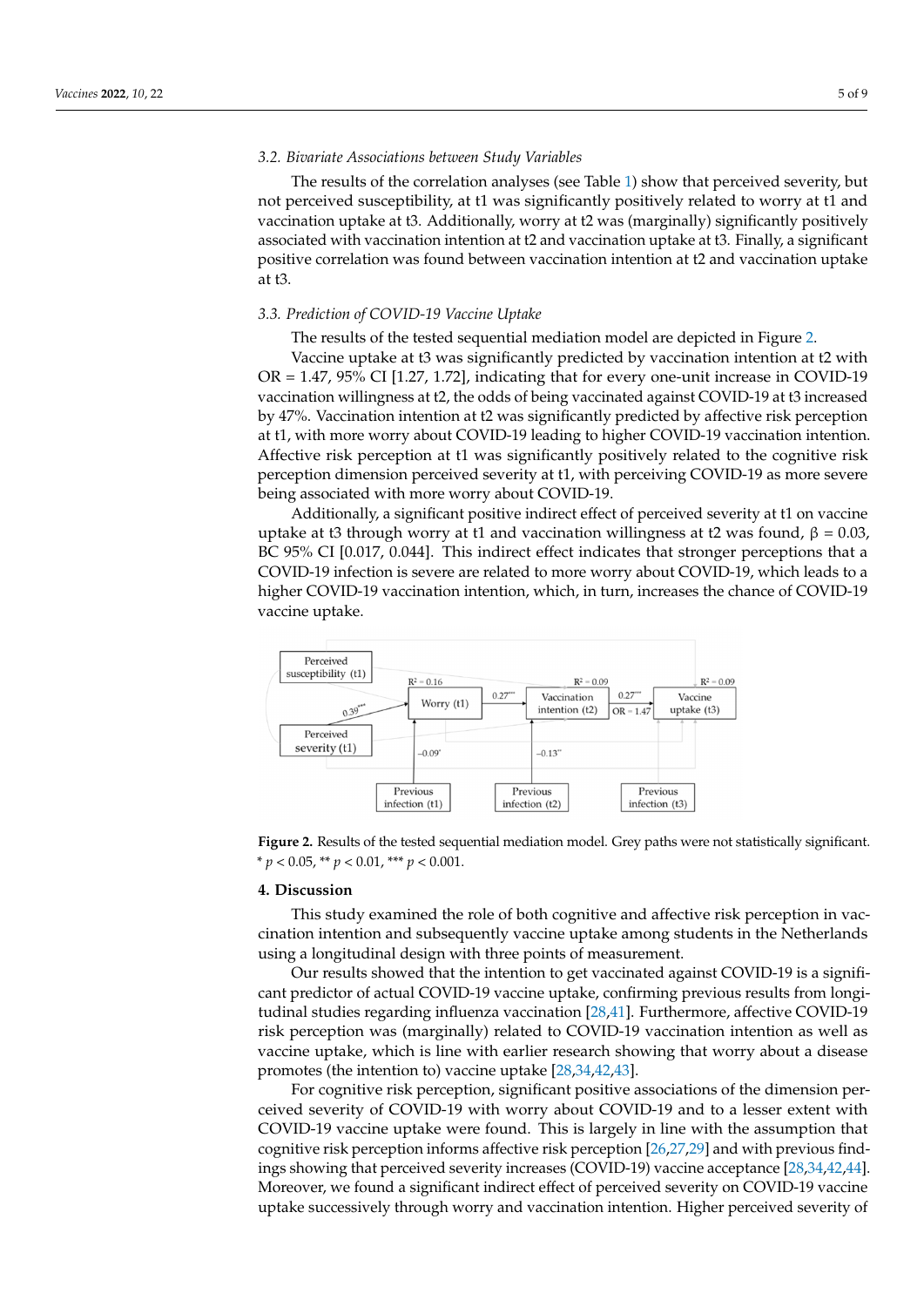COVID-19 was associated with more worry about COVID-19 in November/December 2020, which had a favorable effect on vaccination intention in March 2021. In turn, vaccination intention positively predicted actual vaccine uptake in June/July 2021. These results partly confirm our hypothesized model and are in line with the 'risk-as-feelings hypothesis' [\[29\]](#page-7-20) and previous studies [\[28](#page-7-19)[,35\]](#page-8-4). In this way, our results show that risk perception does not only play a role in COVID-19 vaccination intention [\[23](#page-7-15)[–25,](#page-7-16)[34\]](#page-8-3), but confirms the importance of risk perception in actual vaccine uptake [\[33,](#page-8-2)[35\]](#page-8-4).

In contrast, no significant effects were found for the cognitive risk perception dimension perceived susceptibility. That is, the perceived likelihood of getting infected with COVID-19 was neither related to worry about COVID-19 nor to COVID-19 vaccination intention and vaccine uptake. This is contrary to the expectations and previous research that found perceived susceptibility to be associated with more worry [\[28](#page-7-19)[,45\]](#page-8-14) and to be predictive of (the intention to) vaccine uptake [\[28](#page-7-19)[,46](#page-8-15)[–48\]](#page-8-16). However, another study among college students also found no associations between perceived susceptibility to COVID-19 and vaccine acceptance, while perceived severity was positively related to vaccine acceptance [\[45\]](#page-8-14). This implies that COVID-19 vaccine acceptance and uptake among young adults is related to the perceived severity of COVID-19 rather than the perceived chance of getting it. One reason for this might be that while COVID-19 vaccination reduces the severity of symptoms and number of deaths [\[49\]](#page-8-17), it does not automatically prevent infection because immunity may wane over time [\[50\]](#page-8-18). Incidence of COVID-19 among young adults is high, while the burden of disease is relatively low [\[51\]](#page-8-19). This may explain why susceptibility alone does not cause worry and hence does not stimulate vaccine uptake. Similar results were found in a study conducted in China about seasonal influenza vaccination. That is, perceived susceptibility was not associated with vaccine uptake among young adults but was a significant predictor for older adults [\[52\]](#page-8-20). For young adults, it is thus important to focus on the possible serious consequences of COVID-19 and emphasize that vaccination can lower the seriousness of the infection. Regarding diseases with a high burden of diseases among young adults, perceived susceptibility might be an important predictor of vaccination.

#### *4.1. Practical Implications*

Our results showed that stronger perceptions of perceived severity of COVID-19 are related to more worry about COVID-19, which leads to a higher vaccination willingness, which, in turn, increases the chance of COVID-19 vaccine uptake. This finding indicates that emphasizing possible severe consequences of COVID-19 might be a reasonable approach to increase the vaccination rate among young adults. Another study found that highlighting the consequences for older vulnerable others might help young adults to adhere to the preventive guidelines [\[20\]](#page-7-21). In a similar way, young adults might be motivated to get vaccinated if the severity of COVID-19 is pointed out for themselves, but also when the severity of COVID-19 for vulnerable others is explained. Moreover, while the mortality of young adults with COVID-19 is low [\[51\]](#page-8-19), more and more cases in which young adults suffer from severe and long-term symptoms are found [\[53\]](#page-8-21). Vaccination will help to lower the severity of the symptoms and decrease mortality [\[49\]](#page-8-17).

While communicating about the risk of COVID-19 might be important to stimulate young adults to get vaccinated, it is also key to address efficacy aspects in risk messages [\[54\]](#page-8-22). That is, inducing worry or fear by emphasizing severity of COVID-19 is only useful if individuals are given an action perspective. In this case, young adults need to know where and how they can sign up for vaccination. To persuade young adults to partake in the vaccination program, different strategies might be used. For example, role models, such as social media influencers, might stimulate their peers to get themselves vaccinated [\[55\]](#page-8-23) or experience experts (i.e., young adults who suffered from COVID-19) might be used as spokespersons to inform young adults about the possible consequences of getting infected with COVID-19 and the necessity of the vaccine.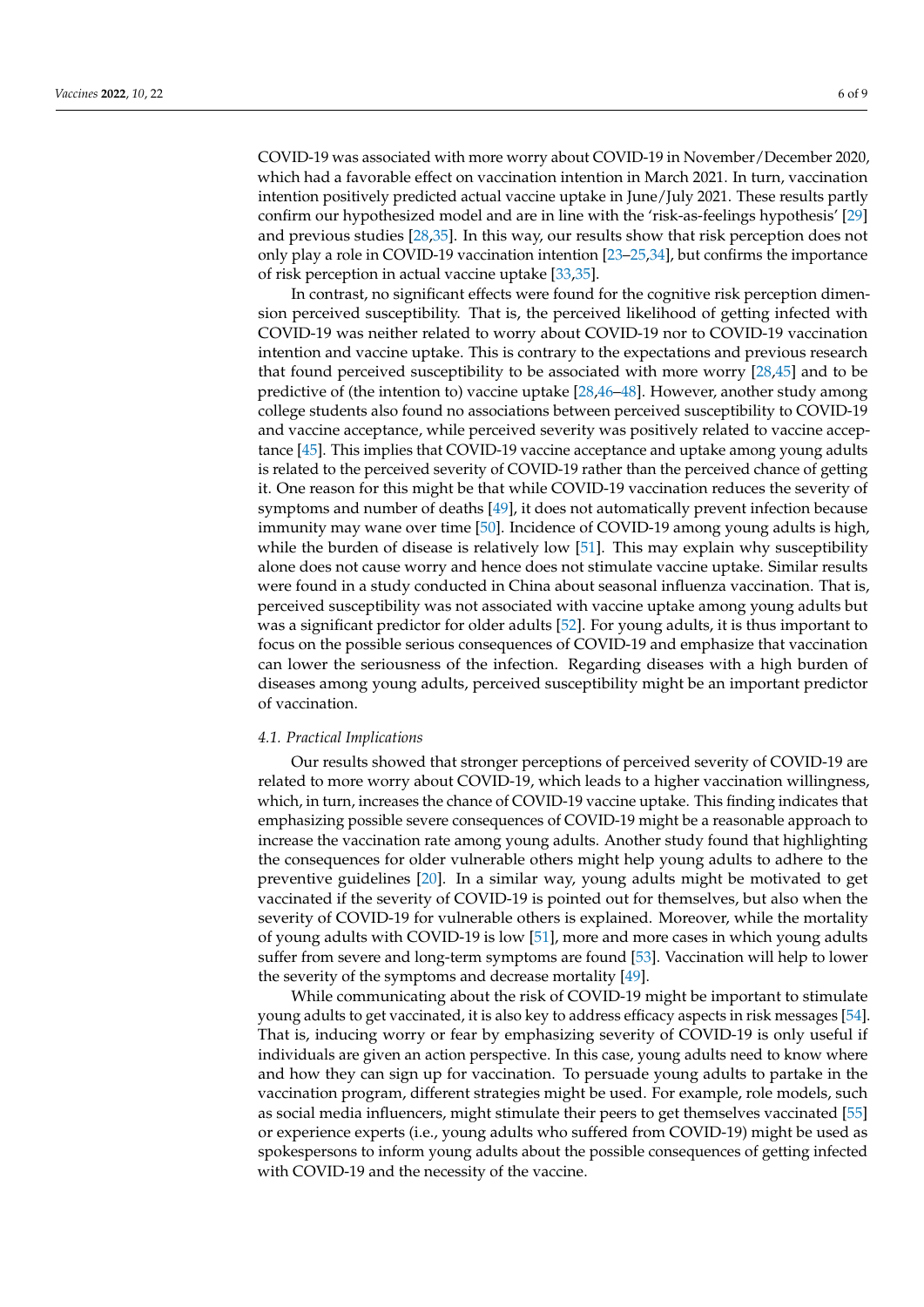#### *4.2. Strengths, Limitations, and Future Research*

This study provided unique insights into the role of risk perception in COVID-19 vaccine uptake. One key aspect was the longitudinal design used. This design allowed us to examine effects of risk perception and intention on actual vaccine uptake over time. Moreover, we operationalized cognitive risk perception differentiating between severity and susceptibility, enabling us to pinpoint the contribution of cognitive risk perception in COVID-19 vaccine uptake more precisely, showing that perceived severity is more relevant than perceived susceptibility in the case of COVID-19.

However, some limitations of this study need to be considered. Firstly, while this study provides in-depth insight into the role of risk perception in vaccination, it did not include other possible determinants. Our model explained 9% of vaccine uptake, suggesting that while risk perception is a significant determinant of vaccine uptake, other perceptions might also play a role. For example, vaccine related perceptions such as necessity beliefs and concerns about side effects, may be other relevant determinants [\[34,](#page-8-3)[35\]](#page-8-4). Therefore, we can only make conclusions about the role of risk perception on its own, but not relate this to or compare its effect with the effects of other determinants. Secondly, as this study focused on university students, we cannot generalize to other age groups or education levels. It thus remains uncertain if our tested model also applies to older individuals and young adults with lower education levels.

Future research would benefit from including a diverse sample in terms of age and education level. In addition, a more complex model including multiple determinants might be tested in further studies.

### **5. Conclusions**

To stimulate young adults to get vaccinated against COVID-19, hereby increasing vaccine uptake and possibly stopping the spread of COVID-19, it might be fruitful to emphasize the severity of COVID-19 among this age group. Stronger perceptions of perceived severity of COVID-19 are related to more worry. Tapping into fear or worry, preferably combined with efficacy statements, may induce the intention to get vaccinated, which in turn may stimulate vaccine uptake.

**Author Contributions:** Conceptualization, F.H. and M.V.; methodology, F.H. and M.V.; formal analysis, M.V.; investigation, F.H. and M.V.; data curation, F.H. and M.V.; writing—original draft preparation, F.H. and M.V.; writing—review and editing, F.H. and M.V.; visualization, M.V.; project administration, F.H.; funding acquisition, F.H. and M.V. All authors have read and agreed to the published version of the manuscript.

**Funding:** This research was funded by the Netherlands Organisation for Health Research and Development (ZonMw), grant number 10430 03201 0023.

**Institutional Review Board Statement:** The study was conducted according to the guidelines of the Declaration of Helsinki and approved by the Medical Ethics Review Committee of the Erasmus Medical Center (#2020-0815, 3-11-2020).

**Informed Consent Statement:** Informed consent was obtained from all subjects involved in the study.

**Data Availability Statement:** Data used in this study are made publicly available in the Erasmus University Repository. <https://doi.org/10.25397/eur.17182292> (accessed on 29 November 2021).

**Acknowledgments:** We thank the Dutch National Students' Association, Dutch Student Union, and the (Dutch) National Chamber of Student Societies for their help with data collection.

**Conflicts of Interest:** The authors declare no conflict of interest.

## **References**

- <span id="page-6-0"></span>1. World Health Organization. *Coronavirus Disease (COVID-19) Outbreak*; WHO: Geneva, Switzerland, 2019.
- <span id="page-6-1"></span>2. Dagan, N.; Barda, N.; Kepten, E.; Miron, O.; Perchik, S.; Katz, M.A.; Hernán, M.A.; Lipsitch, M.; Reis, B.; Balicer, R.D. BNT162b2 MRNA COVID-19 Vaccine in a Nationwide Mass Vaccination Setting. *N. Engl. J. Med.* **2021**, *384*, 1412–1423. [\[CrossRef\]](http://doi.org/10.1056/NEJMoa2101765)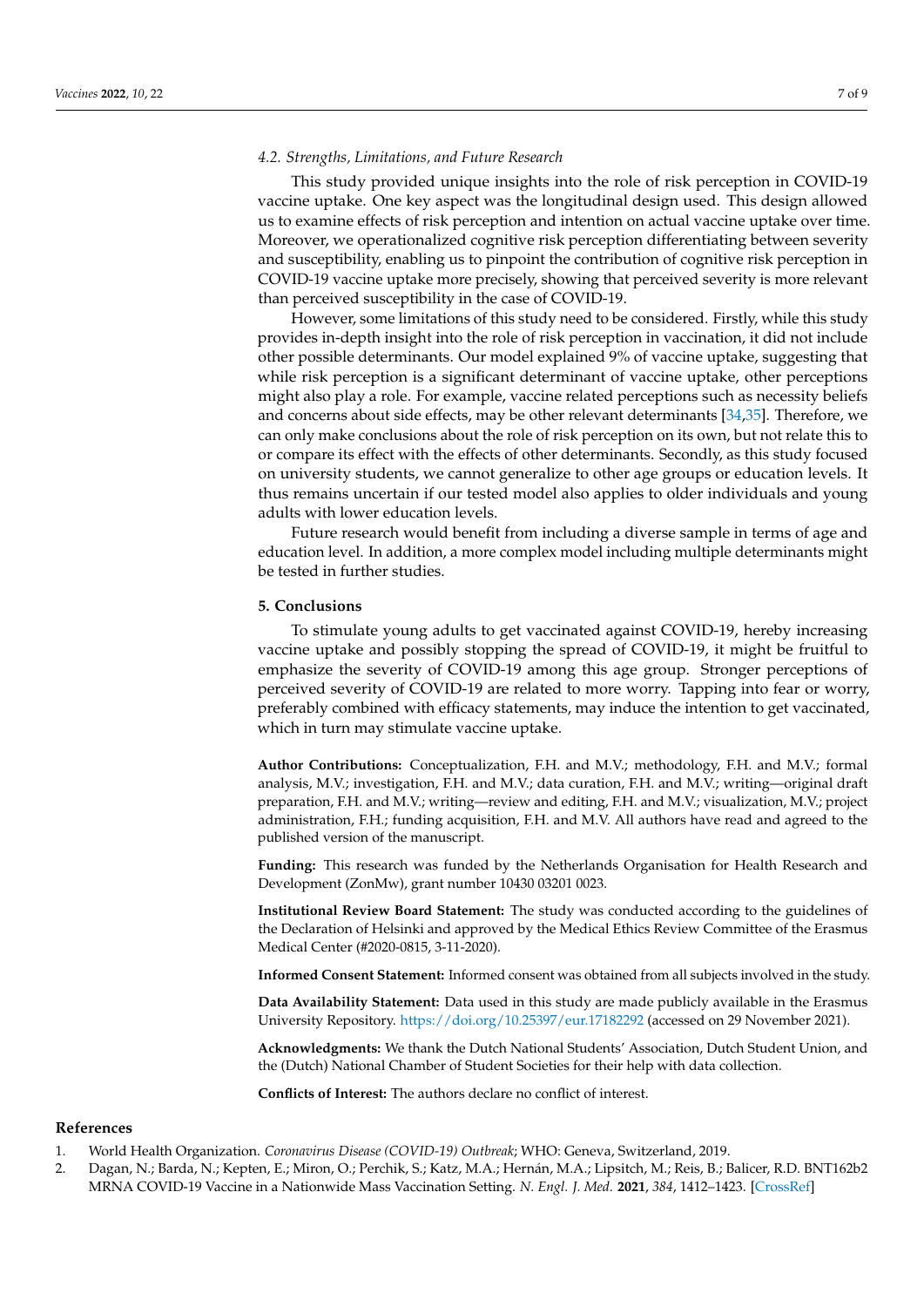- <span id="page-7-10"></span>3. Malik, A.A.; McFadden, S.M.; Elharake, J.; Omer, S.B. Determinants of COVID-19 Vaccine Acceptance in the US. *EClinicalMedicine* **2020**, *26*, 100495. [\[CrossRef\]](http://doi.org/10.1016/j.eclinm.2020.100495)
- 4. Shen, M.; Zu, J.; Fairley, C.K.; Pagán, J.A.; An, L.; Du, Z.; Guo, Y.; Rong, L.; Xiao, Y.; Zhuang, G. Projected COVID-19 Epidemic in the United States in the Context of the Effectiveness of a Potential Vaccine and Implications for Social Distancing and Face Mask Use. *Vaccine* **2021**, *39*, 2295–2302. [\[CrossRef\]](http://doi.org/10.1016/j.vaccine.2021.02.056)
- <span id="page-7-0"></span>5. Vasileiou, E.; Simpson, C.R.; Shi, T.; Kerr, S.; Agrawal, U.; Akbari, A.; Bedston, S.; Beggs, J.; Bradley, D.; Chuter, A. Interim Findings from First-Dose Mass COVID-19 Vaccination Roll-out and COVID-19 Hospital Admissions in Scotland: A National Prospective Cohort Study. *Lancet* **2021**, *397*, 1646–1657. [\[CrossRef\]](http://doi.org/10.1016/S0140-6736(21)00677-2)
- <span id="page-7-1"></span>6. Randolph, H.E.; Barreiro, L.B. Herd Immunity: Understanding COVID-19. *Immunity* **2020**, *52*, 737–741. [\[CrossRef\]](http://doi.org/10.1016/j.immuni.2020.04.012)
- <span id="page-7-2"></span>7. Heffernan, J.M.; Keeling, M.J. Implications of Vaccination and Waning Immunity. *Proc. R. Soc. B Biol. Sci.* **2009**, *276*, 2071–2080. [\[CrossRef\]](http://doi.org/10.1098/rspb.2009.0057)
- <span id="page-7-3"></span>8. Saad-Roy, C.M.; Wagner, C.E.; Baker, R.E.; Morris, S.E.; Farrar, J.; Graham, A.L.; Levin, S.A.; Mina, M.J.; Metcalf, C.J.E.; Grenfell, B.T. Immune Life History, Vaccination, and the Dynamics of SARS-CoV-2 over the next 5 Years. *Science* **2020**, *370*, 811–818. [\[CrossRef\]](http://doi.org/10.1126/science.abd7343)
- <span id="page-7-4"></span>9. Anderson, R.M.; Vegvari, C.; Truscott, J.; Collyer, B.S. Challenges in Creating Herd Immunity to SARS-CoV-2 Infection by Mass Vaccination. *Lancet* **2020**, *396*, 1614–1616. [\[CrossRef\]](http://doi.org/10.1016/S0140-6736(20)32318-7)
- <span id="page-7-5"></span>10. dos Santos, W.G. Impact of Virus Genetic Variability and Host Immunity for the Success of COVID-19 Vaccines. *Biomed. Pharmacother.* **2021**, *136*, 111272. [\[CrossRef\]](http://doi.org/10.1016/j.biopha.2021.111272) [\[PubMed\]](http://www.ncbi.nlm.nih.gov/pubmed/33486212)
- <span id="page-7-6"></span>11. Tenforde, M.W.; Self, W.H.; Adams, K.; Gaglani, M.; Ginde, A.A.; McNeal, T.; Ghamande, S.; Douin, D.J.; Talbot, H.K.; Casey, J.D.; et al. Association Between MRNA Vaccination and COVID-19 Hospitalization and Disease Severity. *JAMA* **2021**, *326*, 2043–2054. [\[CrossRef\]](http://doi.org/10.1001/jama.2021.19499) [\[PubMed\]](http://www.ncbi.nlm.nih.gov/pubmed/34734975)
- 12. Delany, I.; Rappuoli, R.; De Gregorio, E. Vaccines for the 21st Century. *EMBO Mol. Med.* **2014**, *6*, 708–720. [\[CrossRef\]](http://doi.org/10.1002/emmm.201403876)
- <span id="page-7-7"></span>13. Saban, M.; Myers, V.; Wilf-Miron, R. Changes in Infectivity, Severity and Vaccine Effectiveness against Delta COVID-19 Variant Ten Months into the Vaccination Program: The Israeli Case. *Prev. Med.* **2022**, *154*, 106890. [\[CrossRef\]](http://doi.org/10.1016/j.ypmed.2021.106890) [\[PubMed\]](http://www.ncbi.nlm.nih.gov/pubmed/34800471)
- <span id="page-7-8"></span>14. Boehmer, T.K.; DeVies, J.; Caruso, E.; van Santen, K.L.; Tang, S.; Black, C.L.; Hartnett, K.P.; Kite-Powell, A.; Dietz, S.; Lozier, M. Changing Age Distribution of the COVID-19 Pandemic—The United States, May–August 2020. *Morb. Mortal. Wkly. Rep.* **2020**, *69*, 1404. [\[CrossRef\]](http://doi.org/10.15585/mmwr.mm6939e1) [\[PubMed\]](http://www.ncbi.nlm.nih.gov/pubmed/33001872)
- <span id="page-7-9"></span>15. Monod, M.; Blenkinsop, A.; Xi, X.; Hebert, D.; Bershan, S.; Tietze, S.; Baguelin, M.; Bradley, V.C.; Chen, Y.; Coupland, H. Age Groups That Sustain Resurging COVID-19 Epidemics in the United States. *Science* **2021**, *371*, eabe8372. [\[CrossRef\]](http://doi.org/10.1126/science.abe8372) [\[PubMed\]](http://www.ncbi.nlm.nih.gov/pubmed/33531384)
- <span id="page-7-11"></span>16. Aw, J.; Seng, J.J.B.; Seah, S.S.Y.; Low, L.L. COVID-19 Vaccine Hesitancy—A Scoping Review of Literature in High-Income Countries. *Vaccines* **2021**, *9*, 900. [\[CrossRef\]](http://doi.org/10.3390/vaccines9080900) [\[PubMed\]](http://www.ncbi.nlm.nih.gov/pubmed/34452026)
- 17. IPSOS. NOS. Nederlanders Over de Coronavaccinatie. Amsterdam, the Netherlands. 2021. Available online: [https://](https://www.ipsos.com/sites/default/files/ct/news/documents/2021-01/ipsos_nos_vaccinatiebereidheid_v3.0.pdf) [www.ipsos.com/sites/default/files/ct/news/documents/2021-01/ipsos\\_nos\\_vaccinatiebereidheid\\_v3.0.pdf](https://www.ipsos.com/sites/default/files/ct/news/documents/2021-01/ipsos_nos_vaccinatiebereidheid_v3.0.pdf) (accessed on 15 November 2021).
- <span id="page-7-12"></span>18. Lazarus, J.V.; Ratzan, S.C.; Palayew, A.; Gostin, L.O.; Larson, H.J.; Rabin, K.; Kimball, S.; El-Mohandes, A. A Global Survey of Potential Acceptance of a COVID-19 Vaccine. *Nat. Med.* **2021**, *27*, 225–228. [\[CrossRef\]](http://doi.org/10.1038/s41591-020-1124-9) [\[PubMed\]](http://www.ncbi.nlm.nih.gov/pubmed/33082575)
- <span id="page-7-13"></span>19. Zeballos Rivas, D.R.; Lopez Jaldin, M.L.; Nina Canaviri, B.; Portugal Escalante, L.F.; Alanes Fernández, A.M.C.; Aguilar Ticona, J.P. Social Media Exposure, Risk Perception, Preventive Behaviors and Attitudes during the COVID-19 Epidemic in La Paz, Bolivia: A Cross Sectional Study. *PLoS ONE* **2021**, *16*, e0245859.
- <span id="page-7-21"></span>20. Kollmann, J.; Kocken, P.; Syurina, E.; Hilverda, F. The Role of Risk Perception and Affective Response in the COVID-19 Preventive Behaviors of Young Adults: A Mixed Methods Study of University Students in the Netherlands. *BMJ Open* **2022**, *in press*.
- 21. Dryhurst, S.; Schneider, C.R.; Kerr, J.; Freeman, A.L.J.; Recchia, G.; van der Bles, A.M.; Spiegelhalter, D.; van der Linden, S. Risk Perceptions of COVID-19 around the World. *J. Risk Res.* **2020**, *23*, 994–1006. [\[CrossRef\]](http://doi.org/10.1080/13669877.2020.1758193)
- <span id="page-7-14"></span>22. Qin, H.; Sanders, C.; Prasetyo, Y.; Syukron, M.; Prentice, E. Exploring the Dynamic Relationships between Risk Perception and Behavior in Response to the Coronavirus Disease 2019 (COVID-19) Outbreak. *Soc. Sci. Med.* **2021**, *285*, 114267. [\[CrossRef\]](http://doi.org/10.1016/j.socscimed.2021.114267)
- <span id="page-7-15"></span>23. Al-Mistarehi, A.-H.; Kheirallah, K.A.; Yassin, A.; Alomari, S.; Aledrisi, M.K.; Bani Ata, E.M.; Hammad, N.H.; Khanfar, A.N.; Ibnian, A.M.; Khassawneh, B.Y. Determinants of the Willingness of the General Population to Get Vaccinated against COVID-19 in a Developing Country. *Clin. Exp. Vaccine Res.* **2021**, *10*, 171–182. [\[CrossRef\]](http://doi.org/10.7774/cevr.2021.10.2.171)
- <span id="page-7-22"></span>24. Caserotti, M.; Girardi, P.; Rubaltelli, E.; Tasso, A.; Lotto, L.; Gavaruzzi, T. Associations of COVID-19 Risk Perception with Vaccine Hesitancy over Time for Italian Residents. *Soc. Sci. Med.* **2021**, *272*, 113688. [\[CrossRef\]](http://doi.org/10.1016/j.socscimed.2021.113688) [\[PubMed\]](http://www.ncbi.nlm.nih.gov/pubmed/33485215)
- <span id="page-7-16"></span>25. Wang, J.; Jing, R.; Lai, X.; Zhang, H.; Lyu, Y.; Knoll, M.D.; Fang, H. Acceptance of COVID-19 Vaccination during the COVID-19 Pandemic in China. *Vaccines* **2020**, *8*, 482. [\[CrossRef\]](http://doi.org/10.3390/vaccines8030482) [\[PubMed\]](http://www.ncbi.nlm.nih.gov/pubmed/32867224)
- <span id="page-7-17"></span>26. Slovic, P.; Finucane, M.L.; Peters, E.; MacGregor, D.G. Risk as Analysis and Risk as Feelings: Some Thoughts about Affect, Reason, Risk, and Rationality. *Risk Anal. Int. J.* **2004**, *24*, 311–322. [\[CrossRef\]](http://doi.org/10.1111/j.0272-4332.2004.00433.x)
- <span id="page-7-18"></span>27. Slovic, P.E. *The Perception of Risk*; Earthscan publications: London, UK, 2000.
- <span id="page-7-19"></span>28. Renner, B.; Reuter, T. Predicting Vaccination Using Numerical and Affective Risk Perceptions: The Case of A/H1N1 Influenza. *Vaccine* **2012**, *30*, 7019–7026. [\[CrossRef\]](http://doi.org/10.1016/j.vaccine.2012.09.064) [\[PubMed\]](http://www.ncbi.nlm.nih.gov/pubmed/23046542)
- <span id="page-7-20"></span>29. Loewenstein, G.F.; Weber, E.U.; Hsee, C.K.; Welch, N. Risk as Feelings. *Psychol. Bull.* **2001**, *127*, 267. [\[CrossRef\]](http://doi.org/10.1037/0033-2909.127.2.267) [\[PubMed\]](http://www.ncbi.nlm.nih.gov/pubmed/11316014)